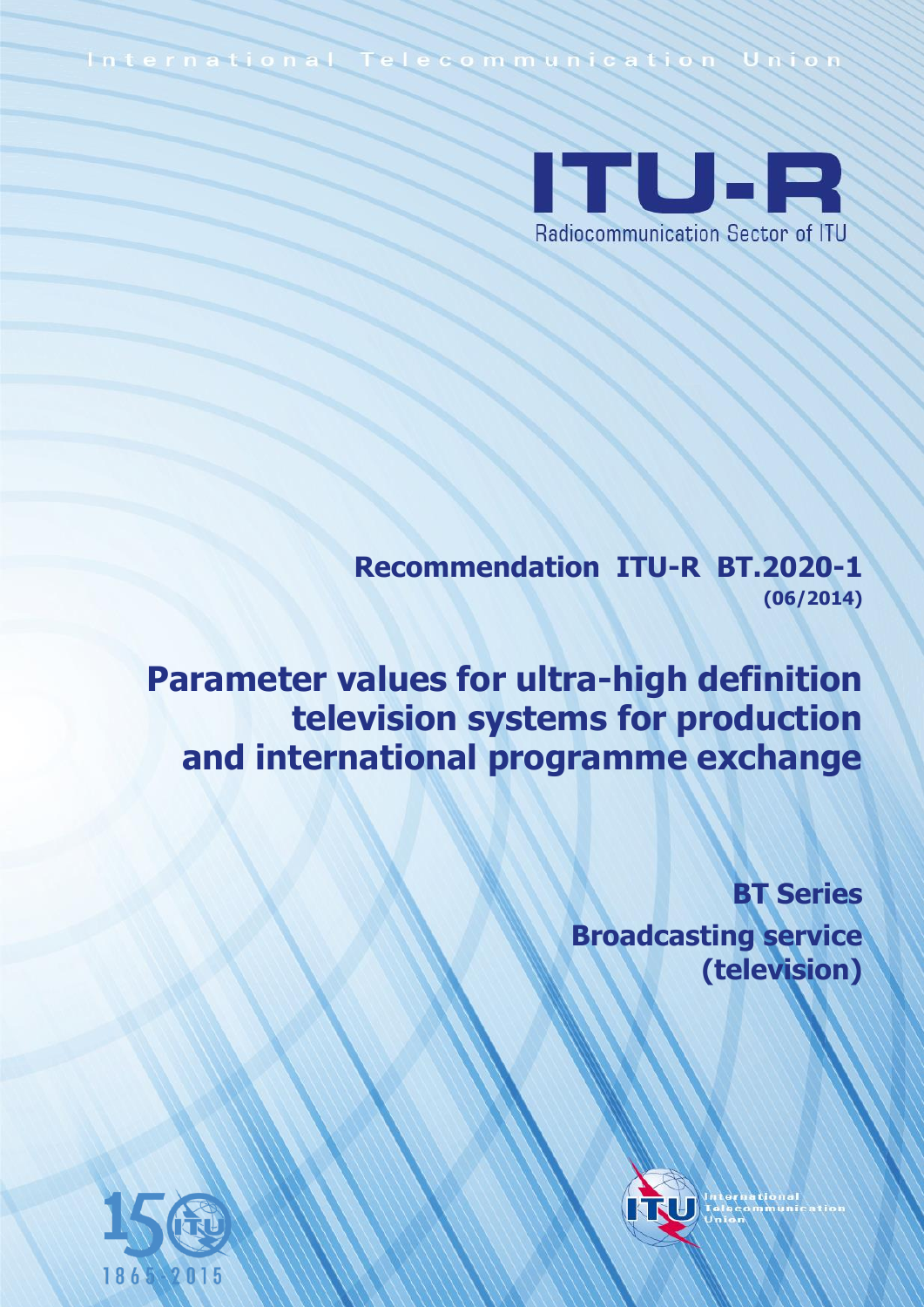#### **Foreword**

The role of the Radiocommunication Sector is to ensure the rational, equitable, efficient and economical use of the radiofrequency spectrum by all radiocommunication services, including satellite services, and carry out studies without limit of frequency range on the basis of which Recommendations are adopted.

The regulatory and policy functions of the Radiocommunication Sector are performed by World and Regional Radiocommunication Conferences and Radiocommunication Assemblies supported by Study Groups.

#### **Policy on Intellectual Property Right (IPR)**

ITU-R policy on IPR is described in the Common Patent Policy for ITU-T/ITU-R/ISO/IEC referenced in Annex 1 of Resolution ITU-R 1. Forms to be used for the submission of patent statements and licensing declarations by patent holders are available from<http://www.itu.int/ITU-R/go/patents/en> where the Guidelines for Implementation of the Common Patent Policy for ITU-T/ITU-R/ISO/IEC and the ITU-R patent information database can also be found.

|               | <b>Series of ITU-R Recommendations</b>                                               |  |  |
|---------------|--------------------------------------------------------------------------------------|--|--|
|               | (Also available online at http://www.itu.int/publ/R-REC/en)                          |  |  |
| <b>Series</b> | <b>Title</b>                                                                         |  |  |
| <b>BO</b>     | Satellite delivery                                                                   |  |  |
| <b>BR</b>     | Recording for production, archival and play-out; film for television                 |  |  |
| BS            | Broadcasting service (sound)                                                         |  |  |
| <b>BT</b>     | <b>Broadcasting service (television)</b>                                             |  |  |
| F             | Fixed service                                                                        |  |  |
| M             | Mobile, radiodetermination, amateur and related satellite services                   |  |  |
| P             | Radiowave propagation                                                                |  |  |
| <b>RA</b>     | Radio astronomy                                                                      |  |  |
| <b>RS</b>     | Remote sensing systems                                                               |  |  |
| S             | Fixed-satellite service                                                              |  |  |
| <b>SA</b>     | Space applications and meteorology                                                   |  |  |
| SF            | Frequency sharing and coordination between fixed-satellite and fixed service systems |  |  |
| <b>SM</b>     | Spectrum management                                                                  |  |  |
| <b>SNG</b>    | Satellite news gathering                                                             |  |  |
| TF            | Time signals and frequency standards emissions                                       |  |  |
| V             | Vocabulary and related subjects                                                      |  |  |

*Note*: *This ITU-R Recommendation was approved in English under the procedure detailed in Resolution ITU-R 1.*

> *Electronic Publication* Geneva, 2015

#### © ITU 2015

All rights reserved. No part of this publication may be reproduced, by any means whatsoever, without written permission of ITU.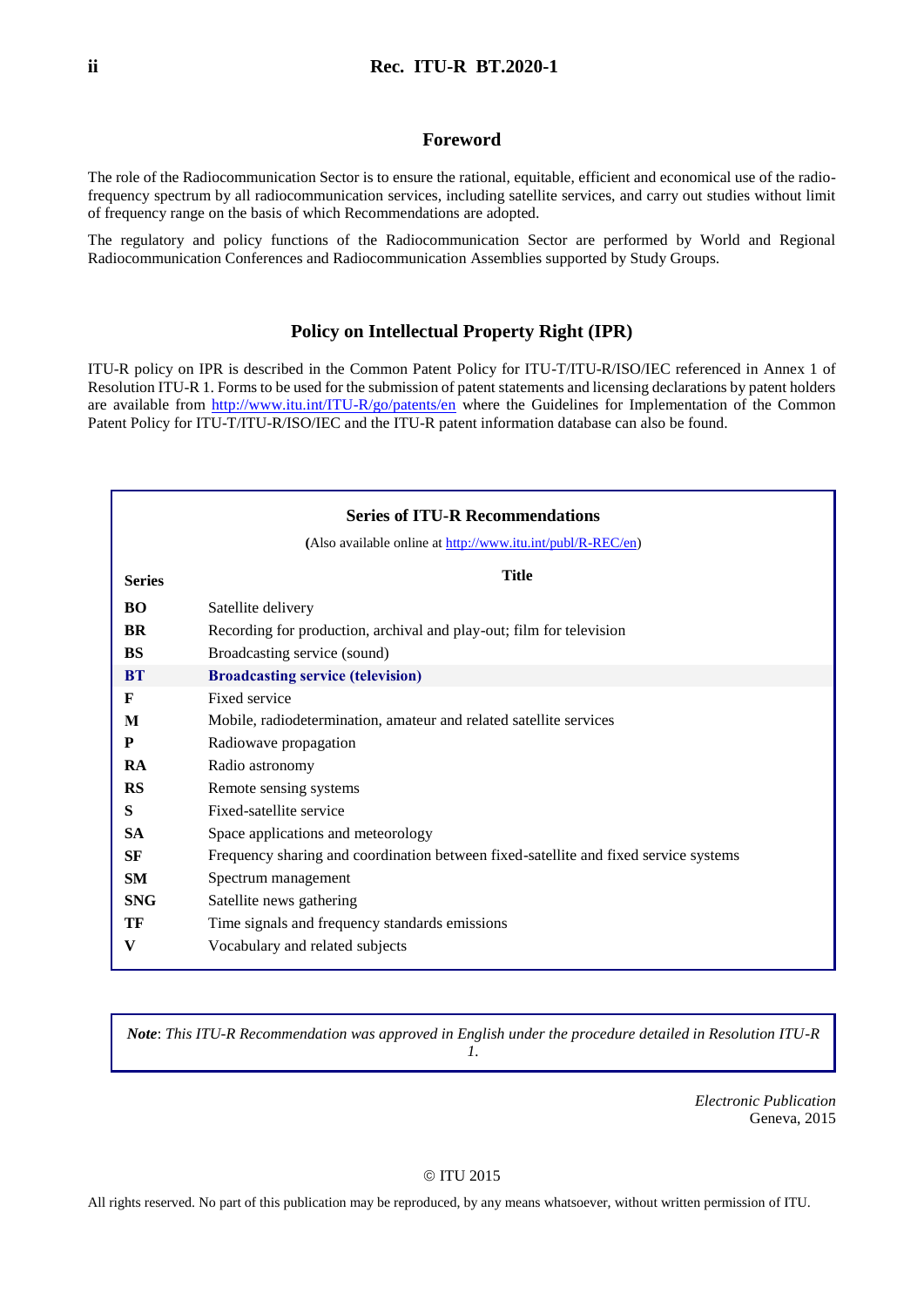## **Rec. ITU-R BT.2020-1 1**

# RECOMMENDATION ITU-R BT.2020-1\*

# **Parameter values for ultra-high definition television systems for production and international programme exchange**

(2012-2014)

## **Scope**

Ultra-high definition television (UHDTV) will provide viewers with an enhanced visual experience primarily by having a wide field of view both horizontally and vertically with appropriate screen sizes relevant to usage at home and in public places. UHDTV applications require system parameters that go beyond the levels of HDTV. This Recommendation specifies UHDTV image system parameters for production and international programme exchange.

## **Keywords**

1

UHDTV, image system parameters, wide field of view, television system, international programme exchange.

The ITU Radiocommunication Assembly,

### *considering*

*a)* that digital terrestrial television broadcasting (DTTB) service has been introduced by some administrations since 1997 and can provide high quality television programmes through HDTV systems;

*b)* that viewers expect future TV systems beyond HDTV to provide improved characteristics compared with the current HDTV systems in terms of a more realistic sensation, greater transparency to the real world, and more accurate visual information;

*c)* that ultra-high definition television (UHDTV) is expected to become available in the near future with, *inter alia*, larger screens, higher spatial/temporal resolution, wider colour gamut, wider dynamic range, etc. taking into account developments of display technology;

*d)* that ITU-R has been studying extremely high-resolution imagery (EHRI) and an expanded hierarchy of large screen digital imagery (LSDI) image formats and has established ITU-R Recommendations: Recommendation ITU-R BT.1201-1 providing the guidelines of image characteristics for extremely high-resolution imagery, and Recommendation ITU-R BT.1769 offering the parameter values for an expanded hierarchy of LSDI image formats;

*e)* that LSDI is a system providing a display on a very large screen, typically for public viewing. This can be used in a wide variety of applications including programme presentations such as dramas, plays, sporting events, concerts, etc.;

*f)* that EHRI is a system offering higher resolution than HDTV and can be used for both broadcasting and non-broadcasting applications (e.g. computer graphics, printing and medical applications);

*g)* that UHDTV provides viewers with an enhanced visual experience primarily by a wider field of view that covers a considerable part of the human natural visual field with appropriate screen sizes relevant to usage at home and in public places;

<sup>\*</sup> Radiocommunication Study Group 6 made editorial amendments to this Recommendation in February 2015 in accordance with Resolution ITU-R 1.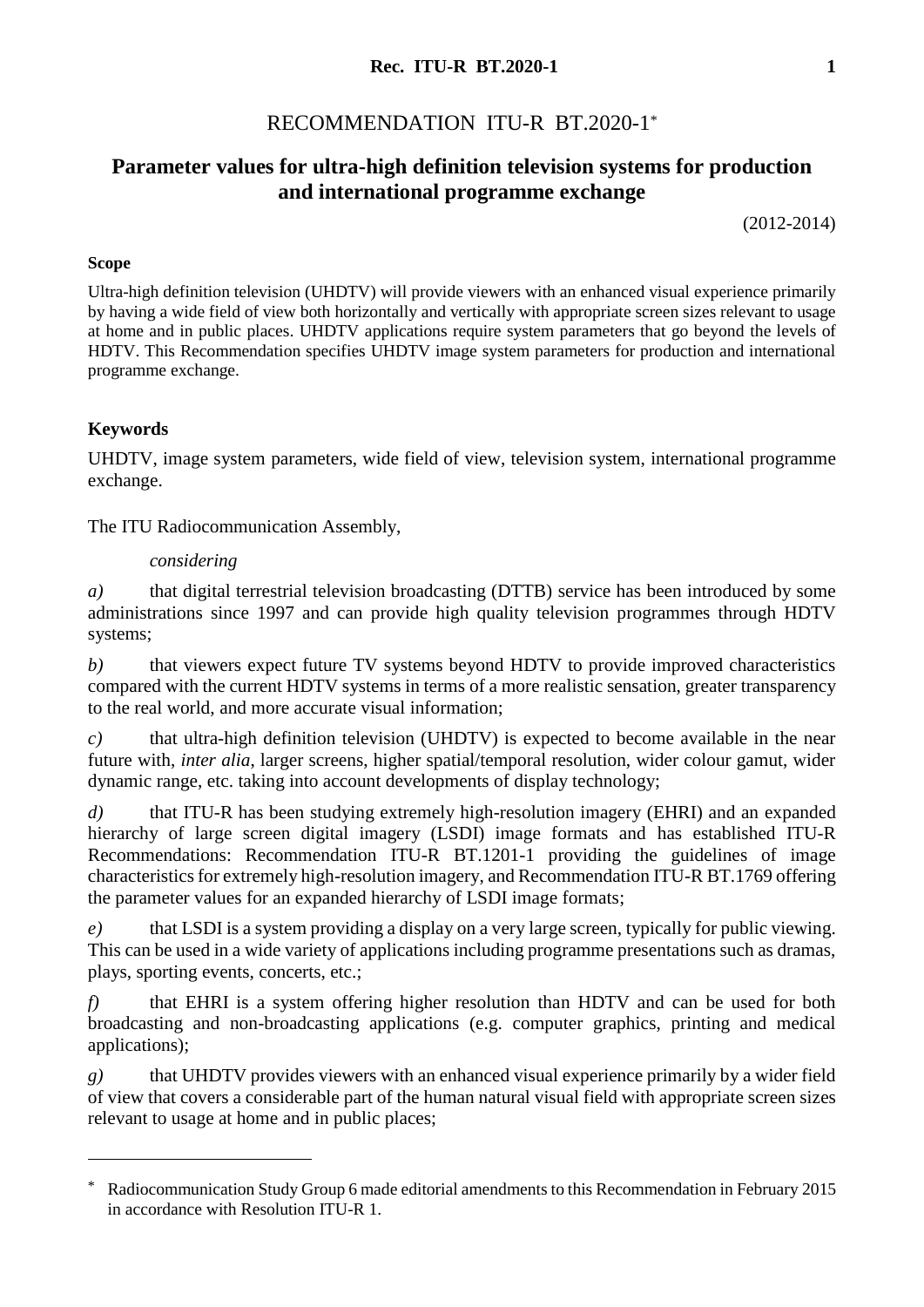*h)* that signal formats contributing to increasing the compression efficiency are desirable for UHDTV systems since they have a larger number of pixels than HDTV systems,

#### *recommends*

that for UHDTV programme production and international exchange, the specifications described in this Recommendation should be used1,

## *and further recommends*

that if it is shown that an alternative electro-optical transfer function (EOTF) will provide significant benefits without also imposing significant disadvantages, then this Recommendation should be extended to enable use with an improved EOTF.

NOTE – Future consideration should be given to extend this Recommendation in a complementary manner to include extended image parameters.

| <b>Parameter</b>                            | <b>Values</b>       |                                                                             |  |
|---------------------------------------------|---------------------|-----------------------------------------------------------------------------|--|
| Picture aspect ratio                        | 16:9                |                                                                             |  |
| Pixel count<br>Horizontal $\times$ vertical | $7680 \times 4320$  | $3840 \times 2160$                                                          |  |
| Sampling lattice                            | Orthogonal          |                                                                             |  |
| Pixel aspect ratio                          | 1:1 (square pixels) |                                                                             |  |
| Pixel addressing                            | top to bottom.      | Pixel ordering in each row is from left to right, and rows are ordered from |  |

#### TABLE 1

#### **Picture spatial characteristics**

<u>.</u>

<sup>&</sup>lt;sup>1</sup> Both 3 840  $\times$  2 160 and 7 680  $\times$  4 320 systems of UHDTV will find their main applications for the delivery of television programming to the home where they will provide viewers with an increased sense of "being there" and increased sense of realness by using displays with a screen diagonal of the order of 1.5 metres or more and for large screen (LSDI) presentations in theatres, halls and other venues such as sports venues or theme parks.

Presentation on tablet displays with extremely high resolution will also be attractive for viewers.

The 7 680  $\times$  4 320 system will provide a more enhanced visual experience than the 3 840  $\times$  2 160 system for a wider range of viewing environments.

An increase in the efficiency of video source coding and/or in the capacity of transmission channels, compared to those currently in use, will likely be needed to deliver such programs by terrestrial or satellite broadcasting to the home. Research is under way to achieve this goal. The delivery of such programming will initially be possible by cable or fibre.

The choice of frame frequency may be influenced by the frequency of the mains power and the type of scene lighting in use, as well as by considerations related to the conversion of programme material between higher frame rates and lower frame rates (see Report ITU-R BT.2246).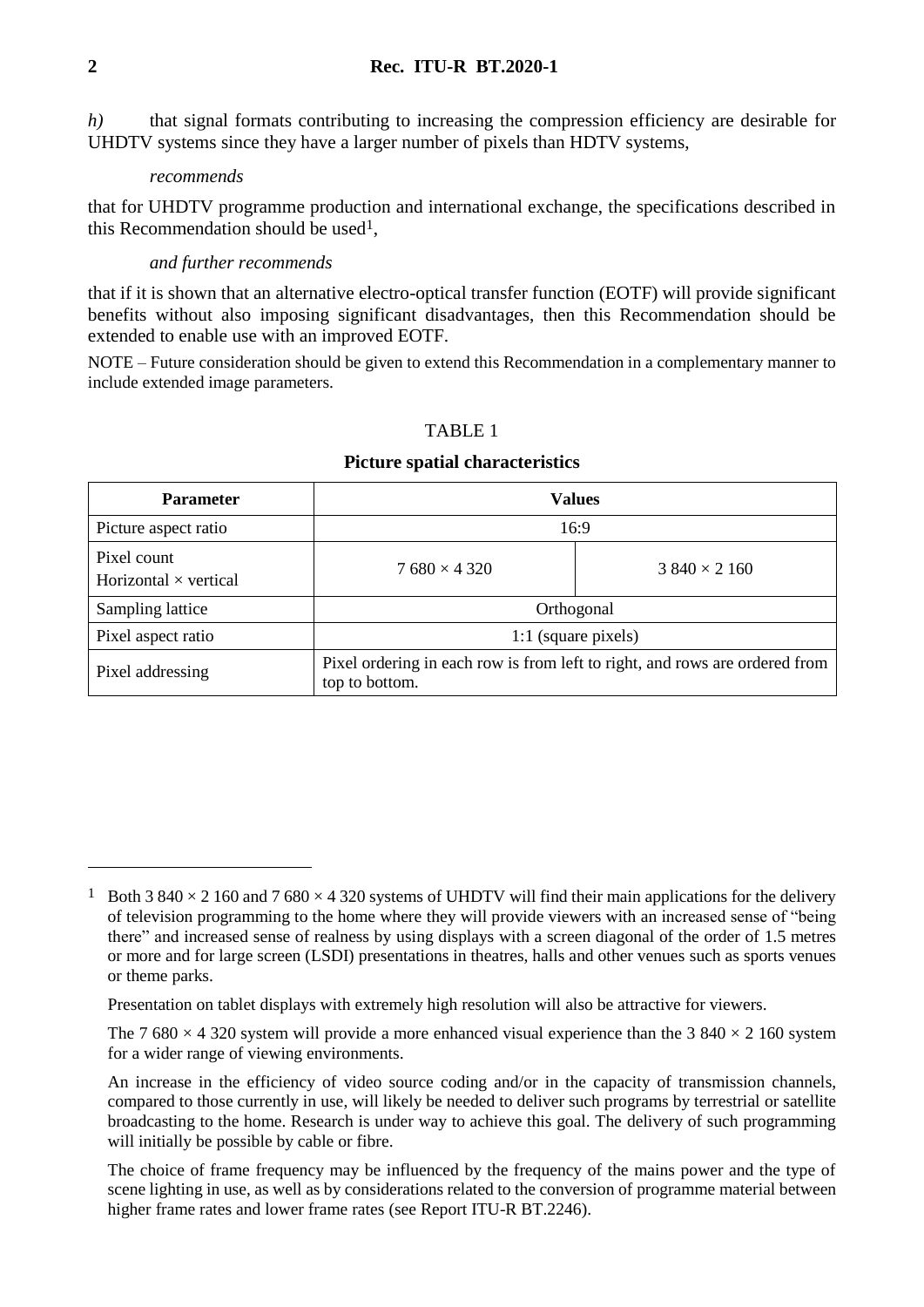## **Rec. ITU-R BT.2020-1 3**

## TABLE 2

### **Picture temporal characteristics**

| <b>Parameter</b>                  | Values                                                |
|-----------------------------------|-------------------------------------------------------|
| Frame frequency $(Hz)^{(1), (2)}$ | 120, 60, 60/1.001, 50, 30, 30/1.001, 25, 24, 24/1.001 |
| Scan mode                         | Progressive                                           |

(1) The additional frame rate of 100 Hz is used in a number of 50 Hz countries.

<sup>(2)</sup> The additional frame rate of  $120/1.001$  Hz is used in a number of 60 Hz countries, while it is still under study in a number of other countries.

## TABLE 3

## **System colorimetry**

| <b>Parameter</b>                                                                | <b>Values</b>                              |        |        |
|---------------------------------------------------------------------------------|--------------------------------------------|--------|--------|
| Opto-electronic transfer<br>characteristics before<br>non-linear pre-correction | Assumed linear <sup><math>(1)</math></sup> |        |        |
|                                                                                 | Chromaticity coordinates<br>(CIE, 1931)    | X      | у      |
| Primary colours and reference                                                   | Red primary $(R)$                          | 0.708  | 0.292  |
| white $^{(2)}$                                                                  | Green primary $(G)$                        | 0.170  | 0.797  |
|                                                                                 | Blue primary $(B)$                         | 0.131  | 0.046  |
|                                                                                 | Reference white (D65)                      | 0.3127 | 0.3290 |

(1) Picture information can be linearly indicated by the tristimulus values of RGB in the range of 0-1.

(2) The colorimetric values of the picture information can be determined based on the reference RGB primaries and the reference white.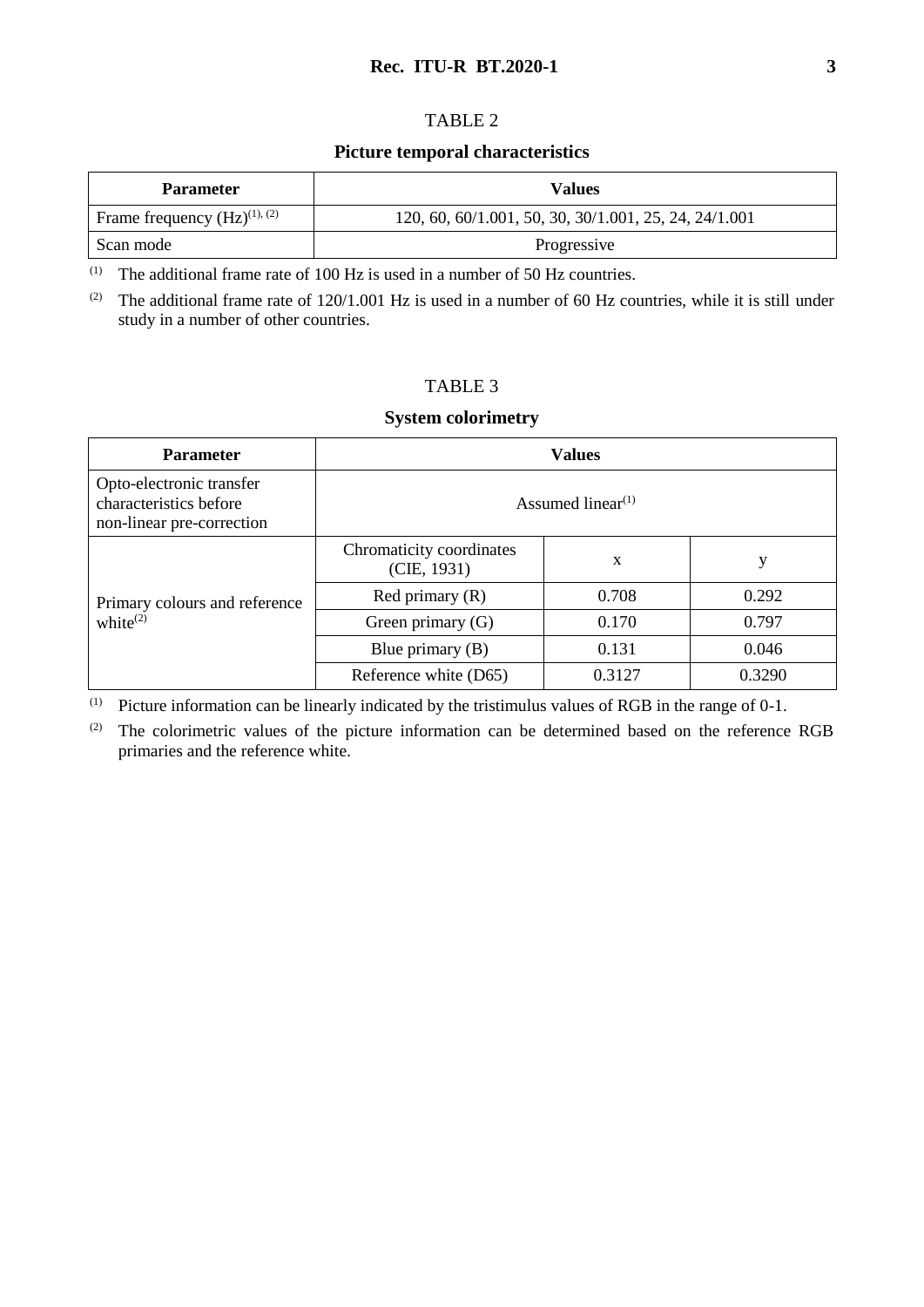# TABLE 4

# **Signal format**

| <b>Parameter</b>                           | <b>Values</b>                                                                                                                                                                                                                                                                                                                                                                                                                                                                                                                                                                                                                                                                                                               |                                                                              |  |  |
|--------------------------------------------|-----------------------------------------------------------------------------------------------------------------------------------------------------------------------------------------------------------------------------------------------------------------------------------------------------------------------------------------------------------------------------------------------------------------------------------------------------------------------------------------------------------------------------------------------------------------------------------------------------------------------------------------------------------------------------------------------------------------------------|------------------------------------------------------------------------------|--|--|
|                                            | $R'G'B'^{(1)}$                                                                                                                                                                                                                                                                                                                                                                                                                                                                                                                                                                                                                                                                                                              |                                                                              |  |  |
| Signal format                              | <b>Constant luminance</b><br>$Y'_{C}C'_{BC}C'_{RC}^{(2)}$                                                                                                                                                                                                                                                                                                                                                                                                                                                                                                                                                                                                                                                                   | Non-constant luminance<br>$Y'C'_{B}C'_{R}^{(3)}$                             |  |  |
|                                            | $E' = \begin{cases} 4.5E, & 0 \le E < \beta \\ \alpha E^{0.45} - (\alpha - 1), & \beta \le E \le 1 \end{cases}$<br>where $E$ is voltage normalized by the reference white level and proportional                                                                                                                                                                                                                                                                                                                                                                                                                                                                                                                            |                                                                              |  |  |
|                                            | to the implicit light intensity that would be detected with a reference camera<br>colour channel $R, G, B$ ; $E'$ is the resulting non-linear signal.<br>$\alpha$ and $\beta$ are the solutions to the following simultaneous equations:                                                                                                                                                                                                                                                                                                                                                                                                                                                                                    |                                                                              |  |  |
| Non-linear transfer<br>function $(4)$      |                                                                                                                                                                                                                                                                                                                                                                                                                                                                                                                                                                                                                                                                                                                             | (1)                                                                          |  |  |
|                                            | $\begin{cases} 4.5\beta = \alpha \beta^{0.45} - \alpha + 1 \\ 4.5 = 0.45 \alpha R^{-0.55} \end{cases}$                                                                                                                                                                                                                                                                                                                                                                                                                                                                                                                                                                                                                      | (2)                                                                          |  |  |
|                                            | The simultaneous equations provide the required condition to connect the<br>two curve segments smoothly and yield $\alpha$ = 1.09929682680944 and<br>$\beta$ = 0.018053968510807 For practical purpose, the following values can<br>be used:                                                                                                                                                                                                                                                                                                                                                                                                                                                                                |                                                                              |  |  |
|                                            | $\alpha$ = 1.099 and $\beta$ = 0.018 for 10-bit systems $\alpha$ = 1.0993 and $\beta$ = 0.0181 for<br>12-bit systems                                                                                                                                                                                                                                                                                                                                                                                                                                                                                                                                                                                                        |                                                                              |  |  |
| Derivation of $Y_c$ and $Y'$               | $Y'_c = (0.2627R + 0.6780G + 0.0593B)^T$                                                                                                                                                                                                                                                                                                                                                                                                                                                                                                                                                                                                                                                                                    | $Y' = 0.2627R' + 0.6780G' + 0.0593B'$                                        |  |  |
| Derivation of colour<br>difference signals | $C'_{BC} = \begin{cases} \dfrac{B'-Y'_C}{-2N_B}, \  \, N_B \le B'-Y'_C \le 0 \\ \dfrac{B'-Y'_C}{2P_B}, \  \, 0 < B'-Y'_C \le P_B \end{cases}$<br>$C'_{RC} = \begin{cases} \displaystyle \frac{R'-Y'_C}{-2N_R}, \;\; N_R \leq R'-Y'_C \leq 0 \\ \displaystyle \frac{R'-Y'_C}{2P_R}, \;\; 0 < R'-Y'_C \leq P_R \end{cases}$<br>$2P_R$<br>where<br>$P_B = \alpha (1 - 0.0593^{0.45}) = 0.7909854$<br>$N_B = \alpha \left(1 - 0.9407^{0.45}\right) - 1 = -0.9701716$<br>$P_R = \alpha \left(1 - 0.2627^{0.45}\right) = 0.4969147$<br>$N_R = \alpha (1 - 0.7373^{0.45}) - 1 = -0.8591209$<br>For practical purpose, the following<br>values can be used:<br>$P_R = 0.7910$ , $N_B = -0.9702$<br>$P_R = 0.4969$ , $N_R = -0.8591$ | $C'_B = \frac{B'-Y'}{1-\epsilon}$<br>1.8814<br>$C'_R = \frac{R'-Y'}{1.4746}$ |  |  |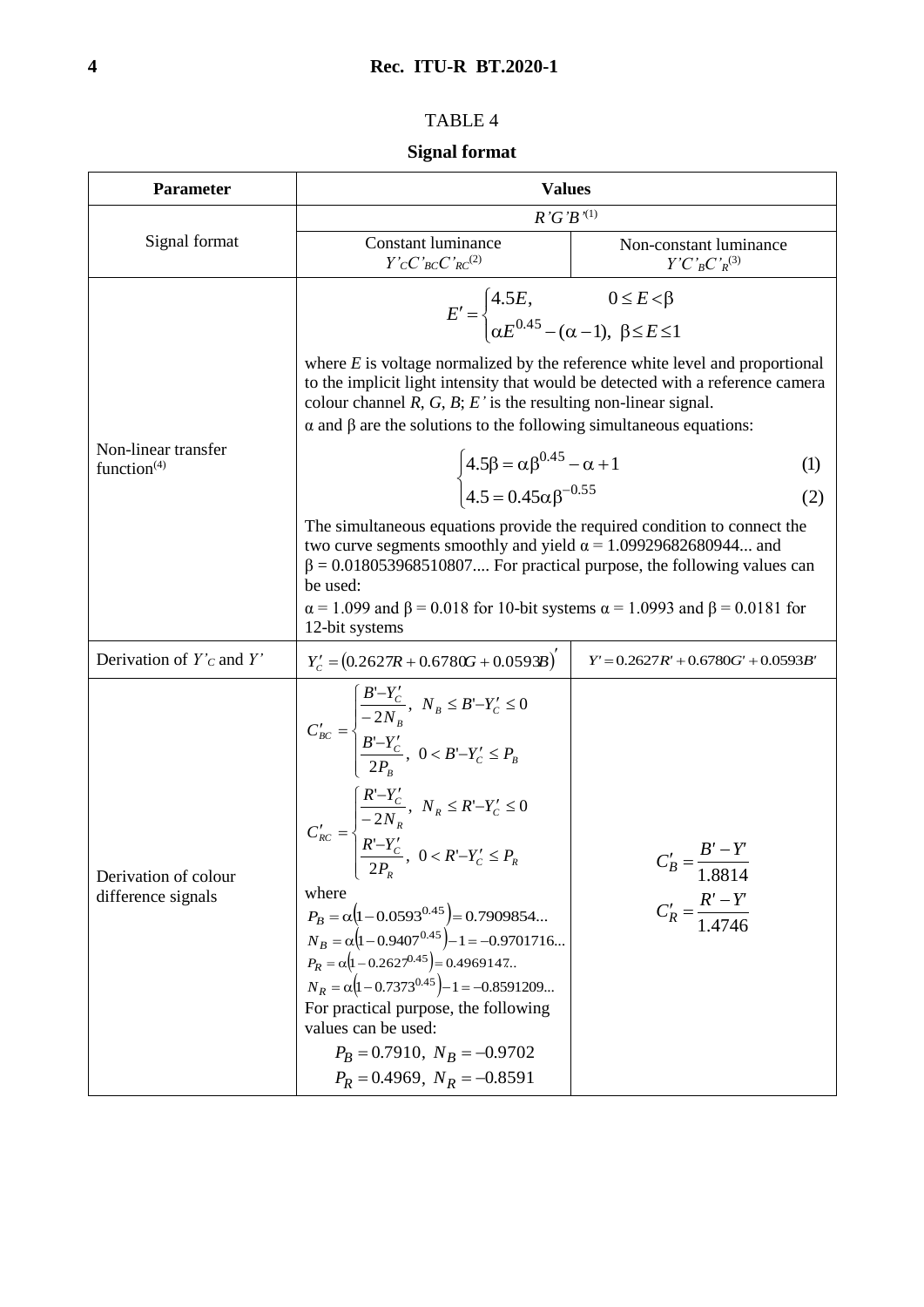## **Rec. ITU-R BT.2020-1 5**

#### TABLE 4 (*end*)

*Notes to Table 4:*

- (1) *R'G'B'* may be used for programme exchange when the best quality programme production is of primary importance.
- (2) Constant luminance  $Y'_{C}C'_{BC}C'_{RC}$  may be used when the most accurate retention of luminance information is of primary importance or where there is an expectation of improved coding efficiency for delivery (see Report ITU-R BT.2246).
- (3) Conventional non-constant luminance  $Y'C'{}_{B}C'{}_{R}$  may be used when use of the same operational practices as those in SDTV and HDTV environments is of primary importance through a broadcasting chain (see Report ITU-R BT.2246).
- $(4)$  In typical production practice the encoding function of image sources is adjusted so that the final picture has the desired look, as viewed on a reference monitor having the reference decoding function of Recommendation ITU-R BT.1886, in the reference viewing environment defined in Recommendation ITU-R BT.2035.

#### TABLE 5

#### **Digital representation**

| <b>Parameters</b>                                                                          | <b>Values</b>                                                                                                                                                                                                                                                                                                                                                                                                                                               |                                                                                               |                                                                                                                   |
|--------------------------------------------------------------------------------------------|-------------------------------------------------------------------------------------------------------------------------------------------------------------------------------------------------------------------------------------------------------------------------------------------------------------------------------------------------------------------------------------------------------------------------------------------------------------|-----------------------------------------------------------------------------------------------|-------------------------------------------------------------------------------------------------------------------|
| Coded signal                                                                               | $R'$ , $G'$ , $B'$ or $Y'$ , $C'_{B}$ , $C'_{R}$ or $Y'_{C}$ , $C'_{BC}$ , $C'_{RC}$                                                                                                                                                                                                                                                                                                                                                                        |                                                                                               |                                                                                                                   |
| Sampling lattice<br>$-R', G', B', Y', Y'_{C}$                                              | Orthogonal, line and picture repetitive co-sited                                                                                                                                                                                                                                                                                                                                                                                                            |                                                                                               |                                                                                                                   |
|                                                                                            | Orthogonal, line and picture repetitive co-sited with each other.<br>The first (top-left) sample is co-sited with the first $Y'$ samples.                                                                                                                                                                                                                                                                                                                   |                                                                                               |                                                                                                                   |
|                                                                                            | $4:4:4$ system                                                                                                                                                                                                                                                                                                                                                                                                                                              | $4:2:2$ system                                                                                | $4:2:0$ system                                                                                                    |
| Sampling lattice<br>$-CB, C'R or C'BC, C'RC$                                               | Each has the same<br>number of horizontal<br>samples as the $Y'$<br>$(Y'_{C})$ component.                                                                                                                                                                                                                                                                                                                                                                   | Horizontally<br>subsampled by a factor<br>of two with respect to<br>the $Y'(Y'_C)$ component. | Horizontally and<br>vertically subsampled<br>by a factor of two with<br>respect to the $Y'(Y'_{C})$<br>component. |
| Coding format                                                                              |                                                                                                                                                                                                                                                                                                                                                                                                                                                             | 10 or 12 bits per component                                                                   |                                                                                                                   |
| Quantization of $R'$ , $G'$ , $B'$ , $Y'$ ,<br>$Y_C$ , $C_B$ , $C_R$ , $C_{BC}$ , $C_{RC}$ | $DR' = INT \left[ (219 \times R' + 16) \times 2^{n-8} \right]$<br>$DG' = INT \left[ (219 \times G' + 16) \times 2^{n-8} \right]$<br>$DB' = INT \Big  (219 \times B' + 16) \times 2^{n-8} \Big $<br>$DY'(DY'_{c}) = INT[(219 \times Y'(Y'_{c}) + 16) \times 2^{n-8}]$<br>$DC'_{B}(DC'_{BC}) = INT \Big  (224 \times C'_{B}(C'_{BC}) + 128) \times 2^{n-8} \Big $<br>$DC'_{p}(DC'_{p}) = INT \left[ (224 \times C'_{p}(C'_{p}) + 128) \times 2^{n-8} \right]$ |                                                                                               |                                                                                                                   |